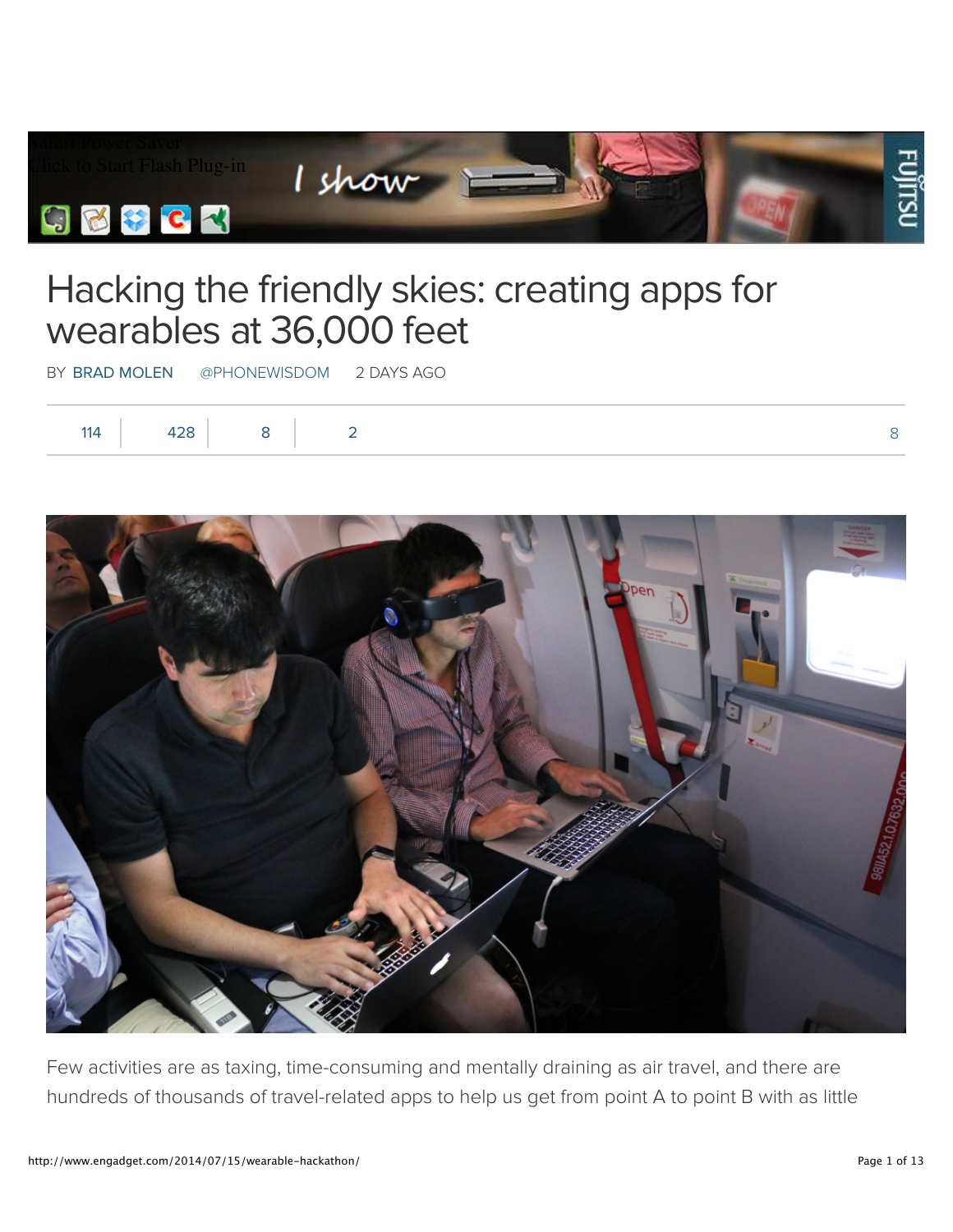hassle as possible. But there's always room for improvement, especially now that wearables like Android Wear, the Pebble smartwatch and embedded sensors are growing in popularity. While it's already possible to scan boarding passes or receive flight notifications on smartwatches, there are surely other use cases that would ease the burden of flying. Wearable World, which teaches wearable-related startups the ins and outs of the business, partnered with American Airlines to create what it's billing as "the first in-air wearables hackathon." Teams were asked to come up with the best travel app for wearables, and the finalists got to jump on one of the airline's newest planes to polish their app and show it off to real-life passengers.



Calling it an "in-flight hackathon" is debatable, since the biggest chunk of the event actually took place on the ground in San Francisco. In traditional hackathon style, 200 developers had 24 hours to create a travel-related wearables app from scratch. Finalists were chosen and given 30 days to work on their app before it was time to get on an Airbus A321T from San Francisco to JFK Airport. Here, the four teams tested their creations in a real-life setting, which included going through security, boarding the plane, using in-flight WiFi (Gogo was a sponsor) and limited workspace in Economy Class. This was their last chance to make any tweaks based on their in-flight experience. The next day, each finalist boarded another A321T bound for San Francisco and pitched several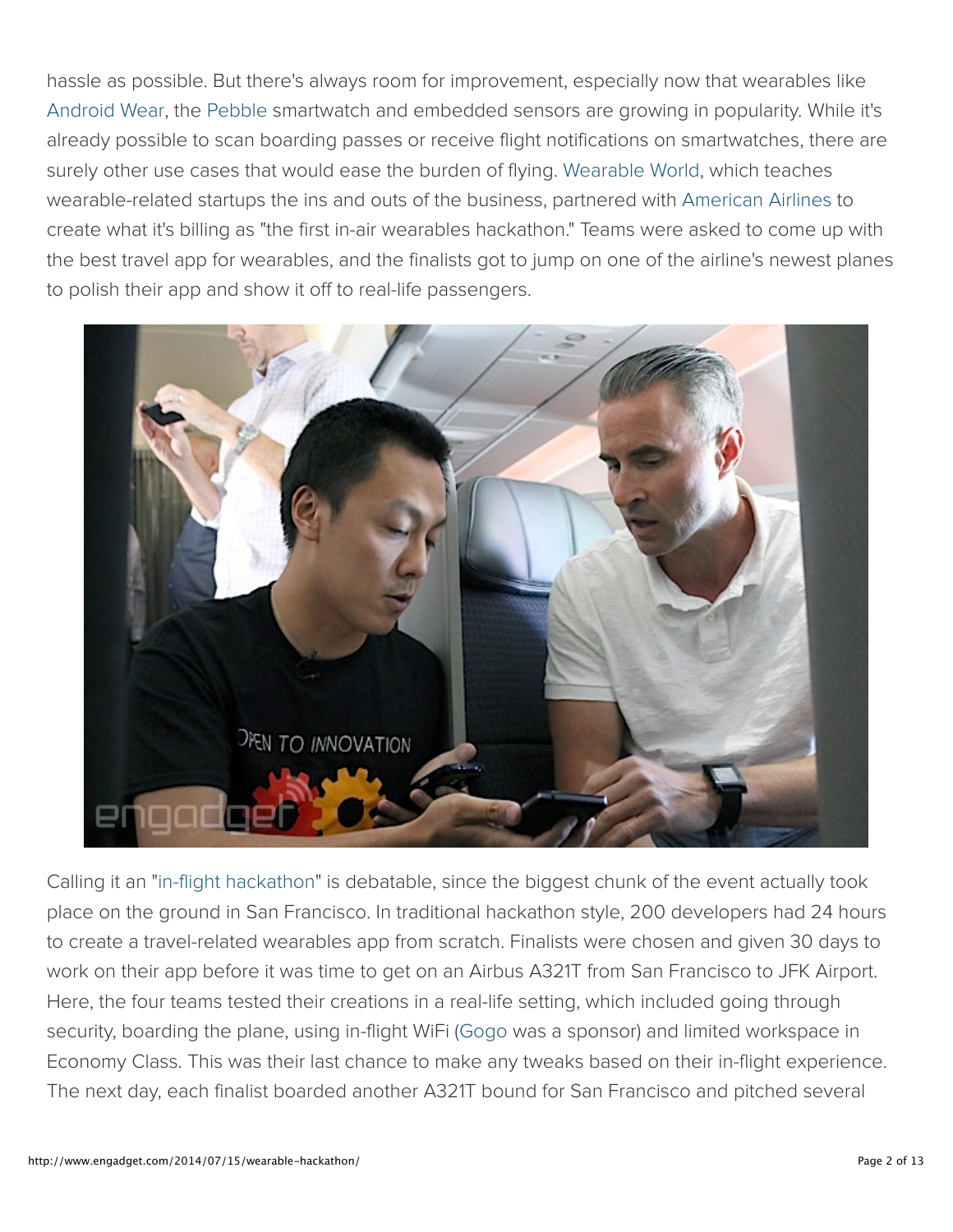people on the flight who acted as judges.



The winning app came from UsTwo (the creators of Monument Valley), and is handy for family or close friends that like to monitor where you are in your travels. As you arrive at the airport, make it through security, board the plane, take off and land, the app pushes notifications to both you and another person of your choice. Even though two devices are involved, each one shows different information based on who's using it; your device (and smartwatch, if applicable) shows flight information, boarding passes and other details that may help you get to the plane, while your loved one will get updated on what stage of the experience you're in. When you're in-flight, they'll also be able to follow your plane's location.

Since GPS isn't available indoors, the app relies on a network of common-use iBeacons placed at various points within the airport (known as the SITA registry, it's currently undergoing a trial run at Dallas/Fort Worth Airport). The beacons communicate with your phone as you pass by, and the app will send notifications as it detects each one along the way. The primary issue is that the app relies on these beacons in order to work in every airport. As a result, it may be limited to use in specific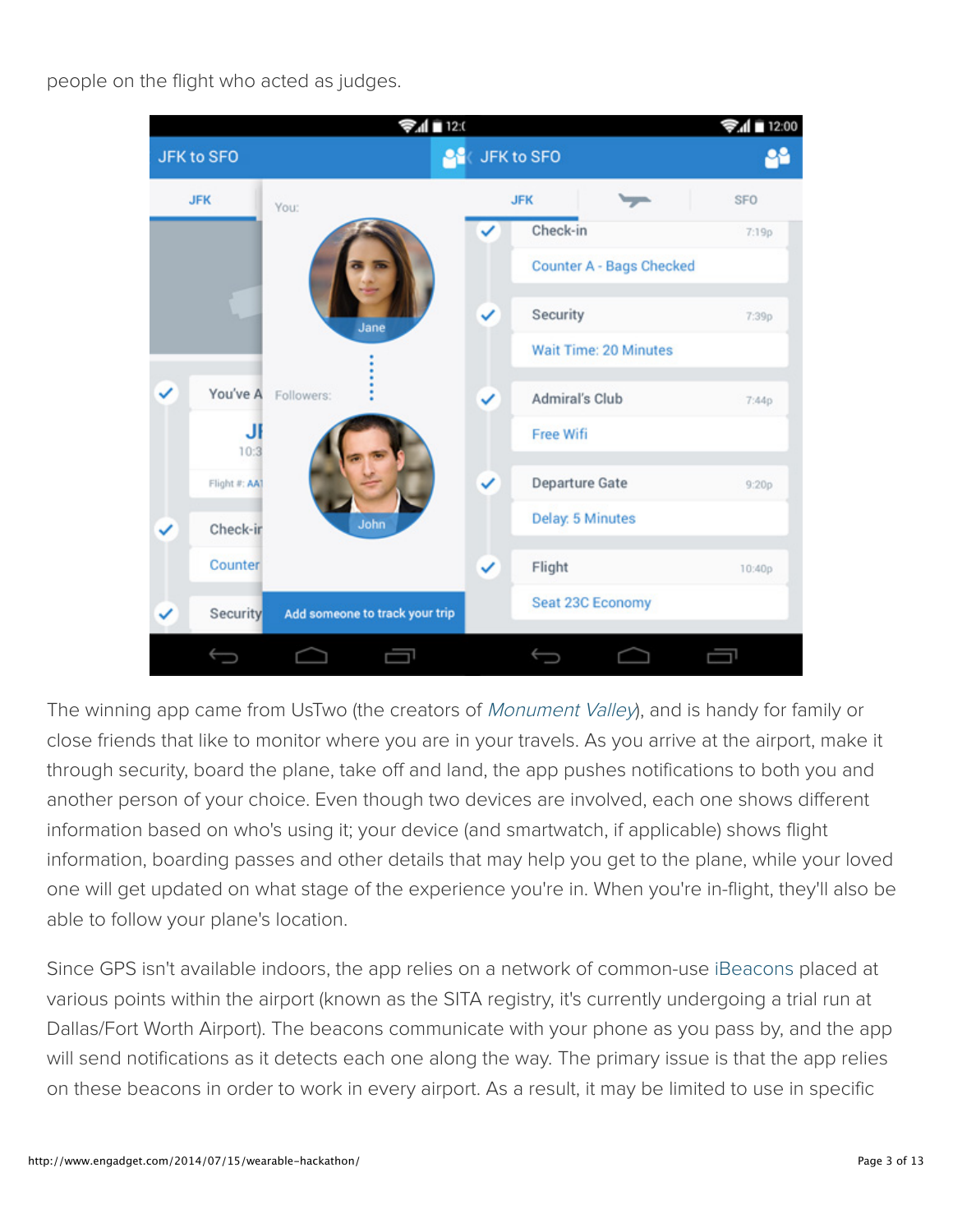## locations at first.



Next up was InFlight Social, an app that wants to connect you with other people on the plane. When you get on the flight and connect to WiFi, InFlight Social can detect if anyone else on the plane is using the app; then, by looking at your Facebook and LinkedIn accounts, it will determine if anyone has mutual friends or associates. Once a connection is established, the app will check Concur to see where the two of you are going -- perhaps both of you are going to the same conference or staying at the same hotel, so why not split a cab or car rental? Or, if that's not really your thing, you can send your new pal a welcome gift online via MasterCard. The problem is that many travelers prefer to keep to themselves and will balk at the idea that other people can see their travel itinerary, even if both of you know the same people. Fortunately, your information can only be picked up by others if you download the app, opt-in to the service and are connected to Gogo.

Proximity Signage was put together by NewAer, a company that licenses proximity-advertising software to other businesses. As you step off the plane, digital signs will be there to greet you with personalized suggestions on where to go based on your connecting-flight info, along with travel and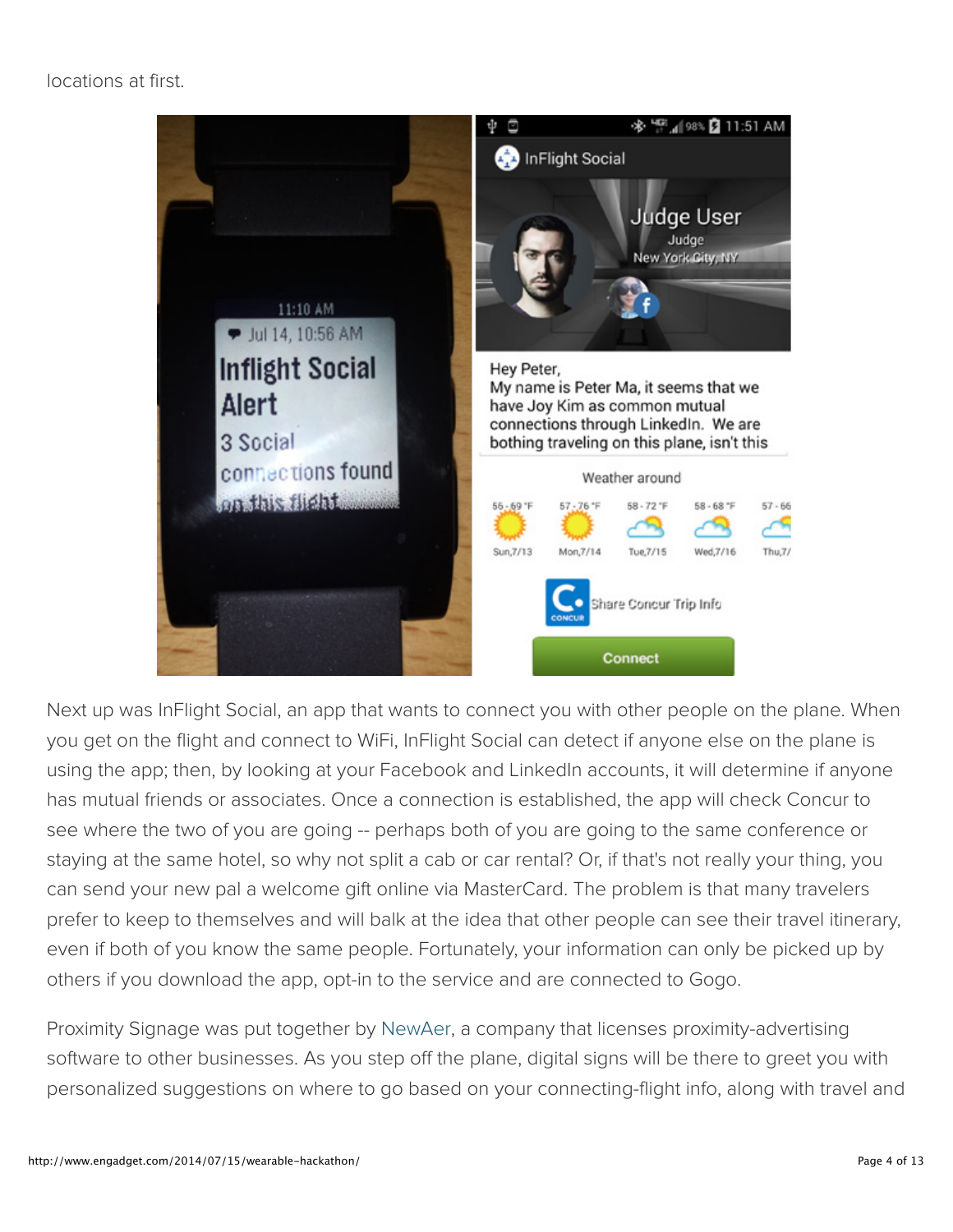shopping preferences. If you're getting to another flight, the signs provide you with gate information as well as a map and a place to get your favorite coffee along the way; if you're at your final destination, it could tell you how to get to baggage claim or ground transportation. To address privacy concerns, as soon as you walk by the sign, the personal messages are deleted and replaced with a generic screen. (The company said that wearables easily fit into this situation, but no demonstrations took place.)



The company refers to the tech, which is already available to developers, as "reverse iBeacons"; whereas iBeacons ping your phone incessantly whenever you pass by, in this case your phone actually pings the signs and relays profile information. The software can easily be extended to other uses, such as personalized advertising at mall kiosks, file exchanges between mobile devices, automatic check-ins to locations and even unlocking your car.

Finally, if you have pets in the cargo area of the plane, Furry Flyers will be helpful. Embed a sensor into your pet's collar that tracks their location, heart rate, temperature and other conditions. It also includes a handy checklist of your pet's lengthy onboarding process, so you can make sure they'll get on. If the team finds success with the app, it wants to eventually make it possible for you to talk to (and perhaps even see) your dog or cat during the trip. This may put an anxious pet owner at